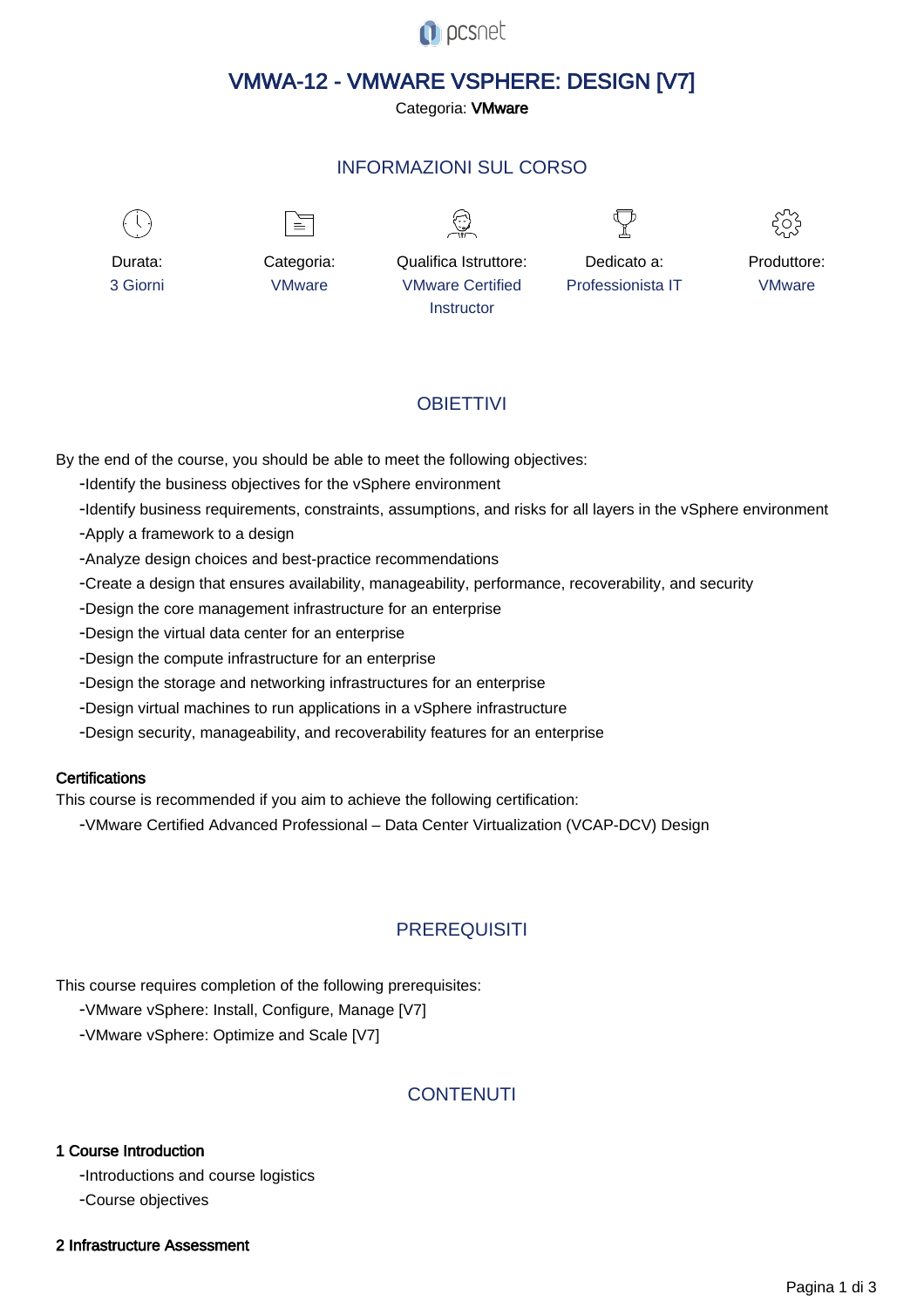

- Follow a proven process to design a virtualization solution
- Define customer business objectives
- Gather and analyze business and application requirements
- Document design requirements, constraints, assumptions, and risks
- Use a systematic method to evaluate and document design decisions
- Create a conceptual design

## 3 Core Management Infrastructure

- Determine the number of VMware vCenter® Server ApplianceTM instances to include in a design
- Choose the appropriate single sign-on identity source
- Choose the time synchronization method
- Choose methods to collect log files and ESXi core dumps
- Design a vCenter Server deployment topology that is appropriate for the size and requirements of the data center

#### 4 Virtual Data Center Infrastructure

- Calculate total compute capacity requirements for a virtual data center
- Create a virtual data center cluster design that meets business and workload requirements
- Evaluate in the virtual data center the use of several management services, such as VMware vSphere® High Availability and VMware vSphere® Distributed Resource Scheduler™
- Evaluate the use of resource pools in the virtual data center design

#### 5 Compute Infrastructure

- Create a compute infrastructure design that includes the appropriate ESXi boot, installation, and configuration options
- Choose the ESXi host hardware for the compute infrastructure

#### 6 Storage Infrastructure

- Calculate storage capacity and performance requirements for a design
- Evaluate the use of different storage platforms and storage management solutions
- Design a storage platform infrastructure and storage management architecture that meets the needs of the vSphere environment

#### 7 Network Infrastructure

- Evaluate the use of different network component and network management solutions
- Design a network component architecture that includes information about network segmentation and virtual switch types
- Design a network management architecture that meets the needs of the vSphere environment

# 8 Virtual Machine Design

- Make virtual machine design decisions, including decisions about resources
- Design virtual machines that meet the needs of the applications in the vSphere environment and follow VMware best practices

#### 9 Infrastructure Security

- Make security design decisions for various layers in the vSphere environment
- Design a security strategy that meets the needs of the vSphere environment and follows VMware best practices

#### 10 Infrastructure Manageability

- Make lifecycle management, scalability, and capacity planning design decisions that adhere to business